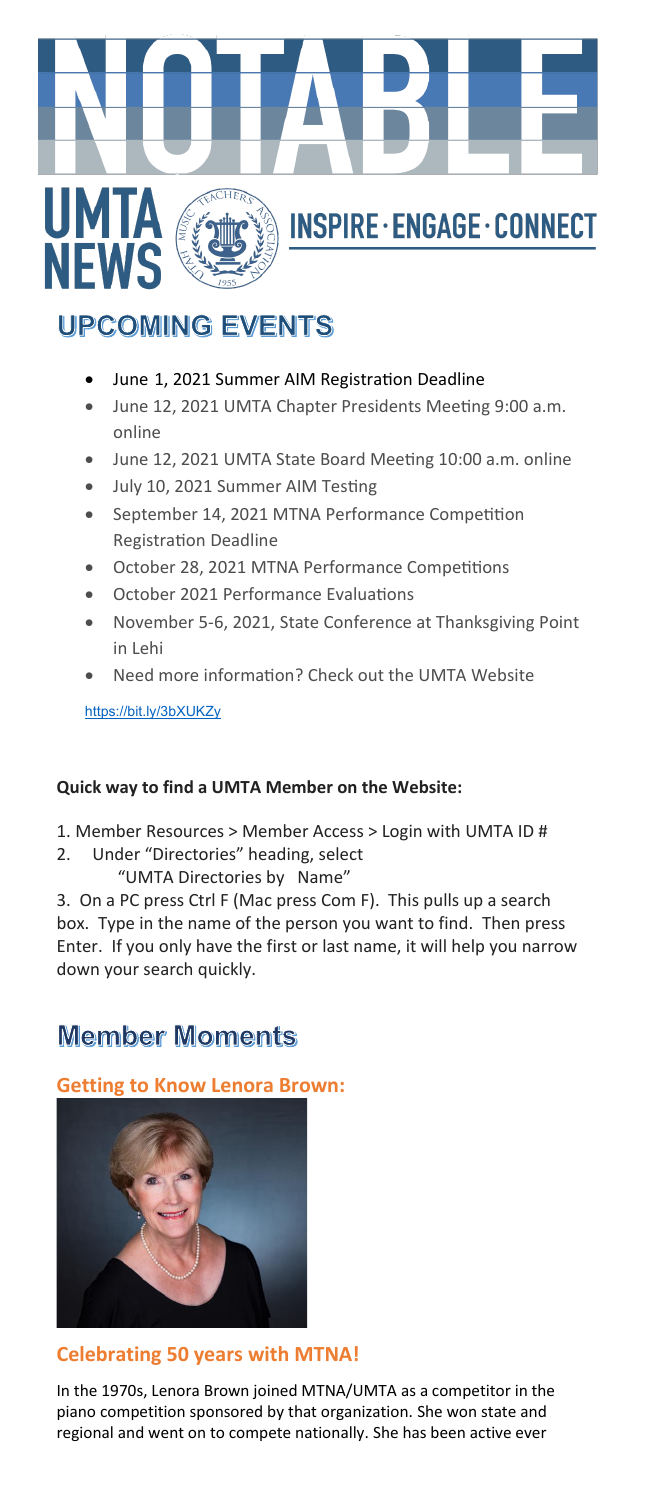since. Because of the musical opportunities for her students (evaluations, honors recitals, and competitions) and the importance of being affiliated, Lenora has impacted the lives of many musicians in the state. The Bountiful Davis Art Center honors her many contributions with a recital stage that bears her name and two Steinway pianos. This venue, also an art gallery, provides a complete artistic experience for student and professional performers.

Over the years, Lenora's students have won or placed in the UMTA piano competitions. They are polished from the minute they approach the piano, to the final chords played. Certification has been an important aspect of MTNA to Lenora. In 1982, she became Nationally Certified and was awarded the MTNA Permanent Professional certificate in 1997. Lenora enjoyed serving on the UMTA Board for Certification (1992-1994). She also developed, organized, and implemented the first Keyboard Evaluations and Honors recitals for UMTA. Lenora has given several master classes for chapters of UMTA.

Lenora is professor of music at the University of Utah and has been a guest pianist multiple times for UMTA. She has presented many piano repertoire workshops at chapters in California, Idaho, Illinois, and Utah. This summer, *Brillante*, a mother/daughter duo, consisting of Lenora and her daughter, Heather Smits, will be featured as the guest artists at the MTAC Convention in California where Lenora will also present a master class. The duo will also be performers at the UMTA conference in November. For these conventions, they will play an entire program consisting of Lenora's two piano arrangements.

*Brillante's* performances include Carnegie Hall, Mu Phi Epsilon international convention in Denver, and the World Piano Conference in Serbia. They were first place winners of the United States Classical International Competition. Since Heather lives in California, they commute several times a year to rehearse, and rehearse together virtually through JamKazam.

In addition to teaching, Lenora arranges and composes solo and ensemble music for piano. The University of Utah Piano Area holiday concert featured her arrangements for 9 pianos, and her ensembles for the annual Monster Concert are always a highlight.

# **Sandy Monster Concert**

## **8 Pianos - 39 Years - Mother's Day Concert**



For nearly 40 years, the Sandy Chapter's annual eight-piano ensemble Monster Concert has delighted audiences and performers at the Shops at South Town. This two-day event, organized by Sandra Peterson and held every Mother's Day weekend, has featured 10-16 teachers, up to 70 students performing at one time, and often draws up to 250 audience